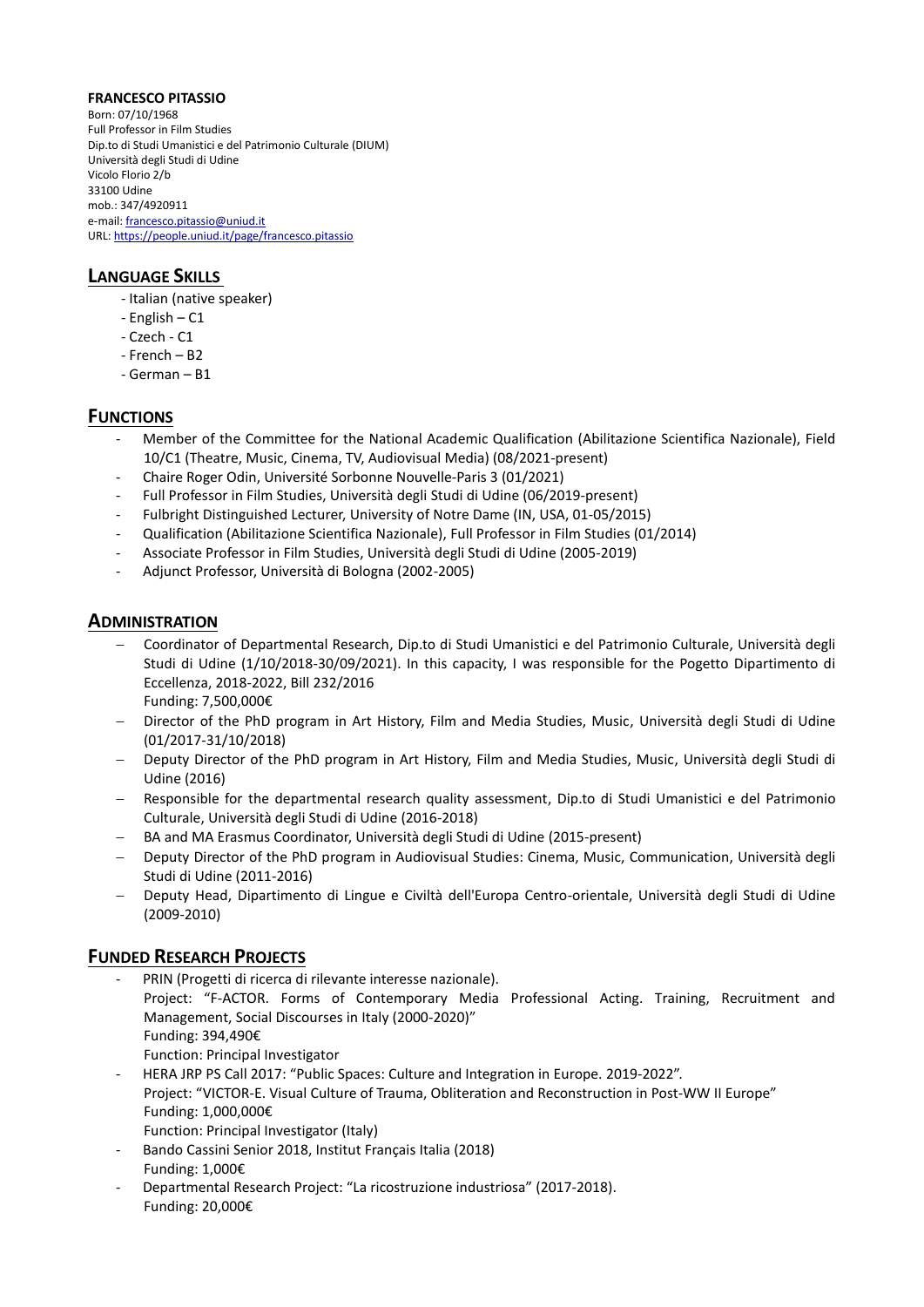Function: Project Leader

- Regional Research Project: "Documentare il trauma. Per un archivio digitale dell'Università Castrense, 1916- 1917" (2017-2018) Funding: 20,000€ Function: Project Leader
- National Research Project (PRIN) "The Professional Turnover in Italian Cinema" (2010) Funding: € 58,000
	- Function: Deputy Principal Investigator (PI: Leonardo Quaresima)
- National Research Project (PRIN) "Technology in the Italian Cinema, Technology of the Italian Cinema" (2002) Funding: € 360,000

Function: Researcher (PI: Francesco Casetti)

# **CALLS FOR FINANCED RESEARCH PROJECTS**

- Horizon 2020, Call H2020-SC6-CULT-COOP-2016-2017, *Heritage of Audiovisual Europe. European Heritage, Values, and Strategies of Europeanization in Contemporary Film, Fiction Television, and Video and Digital Art*. Score: 8,5/10 State: Non-funded

Function: Principal Investigator

National Research Project (PRIN) The Reconstruction of the Image. Photography and visual culture in the remapping of the Italian identity (1945-1960). Modes of production, media distribution, accessibility and making use of cultural heritage for economic purposes (2015) Score: 12/15

State: Non-funded

Function: Local Unit Coordinator (PI Enrico Menduni)

- National Research Project (PRIN) New Forms of Creativity in Italian Audiovisual Production. Languages, Expression, Cultural Policies and Production Practices (2012).
	- Score: 14,33/15

State: Non-funded

Function: Deputy Principal Investigator (PI Leonardo Quaresima)

# **REVIEWER**

- Fulbright Commission (USA)
- Narodowe Centrum Nauki (Poland)
- Grantová Agentura České Republiky (Czech Rep.)
- Fonds Wetenschappelijk Onderzoek Flanders (Belgium)
- Fonds de la Recherche Scientifique (Belgium)
- Österreichische Akademie der Wissenschaften (Austria)
- Concordia University, Montreal (Canada)
- Goethe-Universität, Frankfurt/M (Germania)
- Reviewer for national research projects (PRIN, SIR), on behalf of MIUR (Ministry of Education, University and Research)
- Reviewer for the national research assessment (VQR), on behalf of the National Agency for University and Research Assessment (ANVUR)
- Reviewer for national (*Imago*, *Immagine. Note di storia del cinema*, *L'Avventura. International Journal of Italian Film and Media Landscapes*, *Bianco&Nero*, *Fata Morgana*, *Comunicazioni sociali*) and international reference journals (*CinéMAS, Iluminace, Studies in European Cinema, Studies in Eastern European Cinema, The Italianist*)

# **EDUCATION AND GRANTS**

- − PhD in Discipline dello Spettacolo, Università di Bologna, PhD defended on 10 April 2002 (Committee: Prof. Gian Piero Brunetta, Prof. Roberto Campari, Prof. Daniele Seragnoli)
- − Scholarship, Project Giovani Ricercatori, Università di Bologna, for research stays abroad at Det Danke Filminstitut (Copenaghen, Danimarca) and British Film Institute (Londra, Gran Bretagna) (1999-2000)
- − Scholarship, Università di Bologna (1/01/1996-31/12/1997), for a stay at Univerzita Karlova, Národní Knihovna, Památník Národního Písemnictví and Narodní Filmový Archiv (Czech Rep.)
- Scholarship, Ministry of the Foreign Affairs. Czech Language and Culture Summer School, Ústav Jazykové a odborné přípravy, Univerzita Karlova (Czech Rep.) (August 1994)
- − MA in Film, Media and Theatre Studies (DAMS), Università di Bologna, 110/L (March 1994)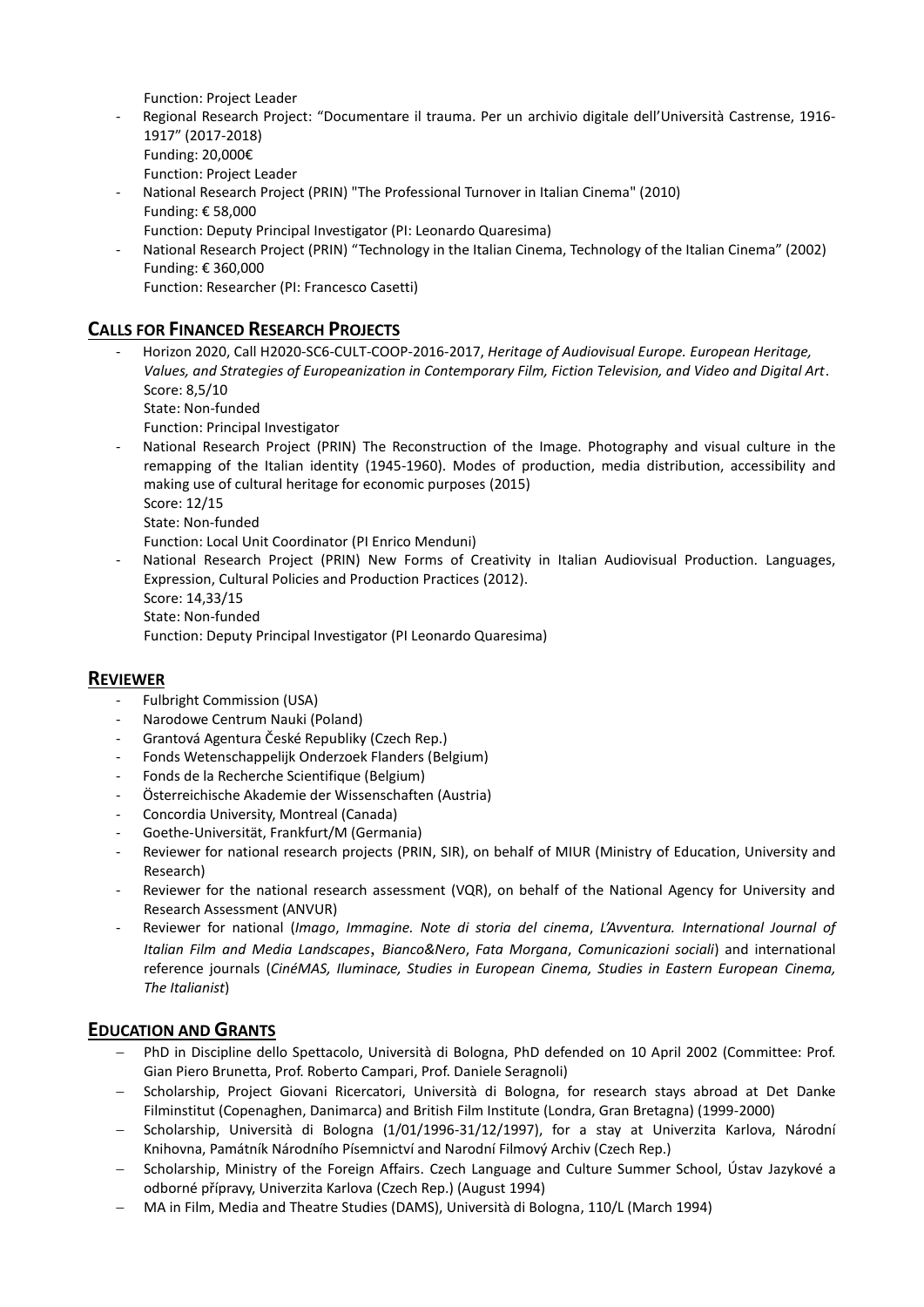− Scholarship, Ministry of the Foreign Affairs. Research stay at Národní Filmový Archiv and Univerzita Karlova, (Czech Rep.) (January-April 1993)

#### **REPRESENTATIVE AND BOARDS**

- − Member of the Fondo Audiovisivo FVG Committee (2018-present) (Selection of production and distribution projects and candidates for professional training)
- − Member of the scientific board and local team of the yearly conference of the European Network for Cinema and Media Studies *Creative Energies, Creative Industries*, Università Cattolica del Sacro Cuore/Università degli Studi di Udine/NECS (Milano, 19-21 June 2014)
- − Member of the board of Centro Arti Visive, on behalf of the Udine Mayor (2011-present) (Movie theatre Visionario and Media library Mario Quargnolo management)
- − Member of the Steering Committee of NECS. European Network for Cinema and Media Studies (2015-2019)
- − Associate professors' representative within the Steering Committee of the Italian film and media studies society (Consulta Universitaria del Cinema) (2006-2008 and 2008-2010)
- − Adjunct professors' representative within the Steering Committee of the Italian film and media studies society (Consulta Universitaria del Cinema) (2004-2006)
- − Member of the scientific board of MAGIS Gorizia Film Studies Spring School (2002-present)
- − Member of the scientific board of the International Conference in Film Studies, Università degli Studi di Udine (1997-present)

#### **AFFILIATIONS**

- American Association for Italian Studies (2014-present)
- Česká Společnost pro Filmová Studia (honorary member) (01/2011-present)
- NECS. European Network for Cinema and Media Studies (02/2005-present)
- Consulta Universitaria del Cinema (12/2002-present)

#### **AWARDS**

- "Limina Award" for the best book in film studies (2004)

# **EDITOR**

Series

- "Eastern European Screen Cultures" (Amsterdam University Press), with Greg De Cuir Jr. and Ewa Mazierska (01/2016-present)
- "La magnifica ossessione" (Carocci: Roma), with Giacomo Manzoli (2011-2015)
- "Italiana" (2010-2016)

#### Journals

- "NECSUS. European Journal of Media Studies" (06/2011-11/2021)
- "Cinéma & Cie. International Film Studies Journal" (10/2001-12/2014)

# **EDITORIAL AND ADVISORY BOARDS**

Journals

- "Iluminace" (01/2014-present)
- "Fotogenia" (1994-2000)

# **PHD SUPERVISOR**

- *L'ultima utopia di Roberto Rossellini: la divulgazione scientifica e i progetti dedicati all'ampliamento della conoscenza*, Margherita Moro (current)

- *Documento Film, Sedi, Astra, Gamma: La produzione documentaria italiana (1949-1959)*, Cosimo Tassinari (current)

- The Other Side Of The *Wind di Orson Welles. L'archivio del Museo Nazionale del Cinema di Torino come fonte inedita per comprendere lo sviluppo e la genesi dell'ultimo progetto filmico incompiuto del maestro statunitense*, Massimiliano Studer (2021)

- *Il documentario sull'arte: formazione, istituzioni, circuiti, protocolli in Europa, 1945-1968*, Paolo Villa (2019)

- *La cinematografia scolastica in Italia. Problemi e questioni dei processi produttivi e divulgativi delle opere audiovisive didattiche realizzate tra il 1938 e il 1957*, Giovanni Grasso (2019)